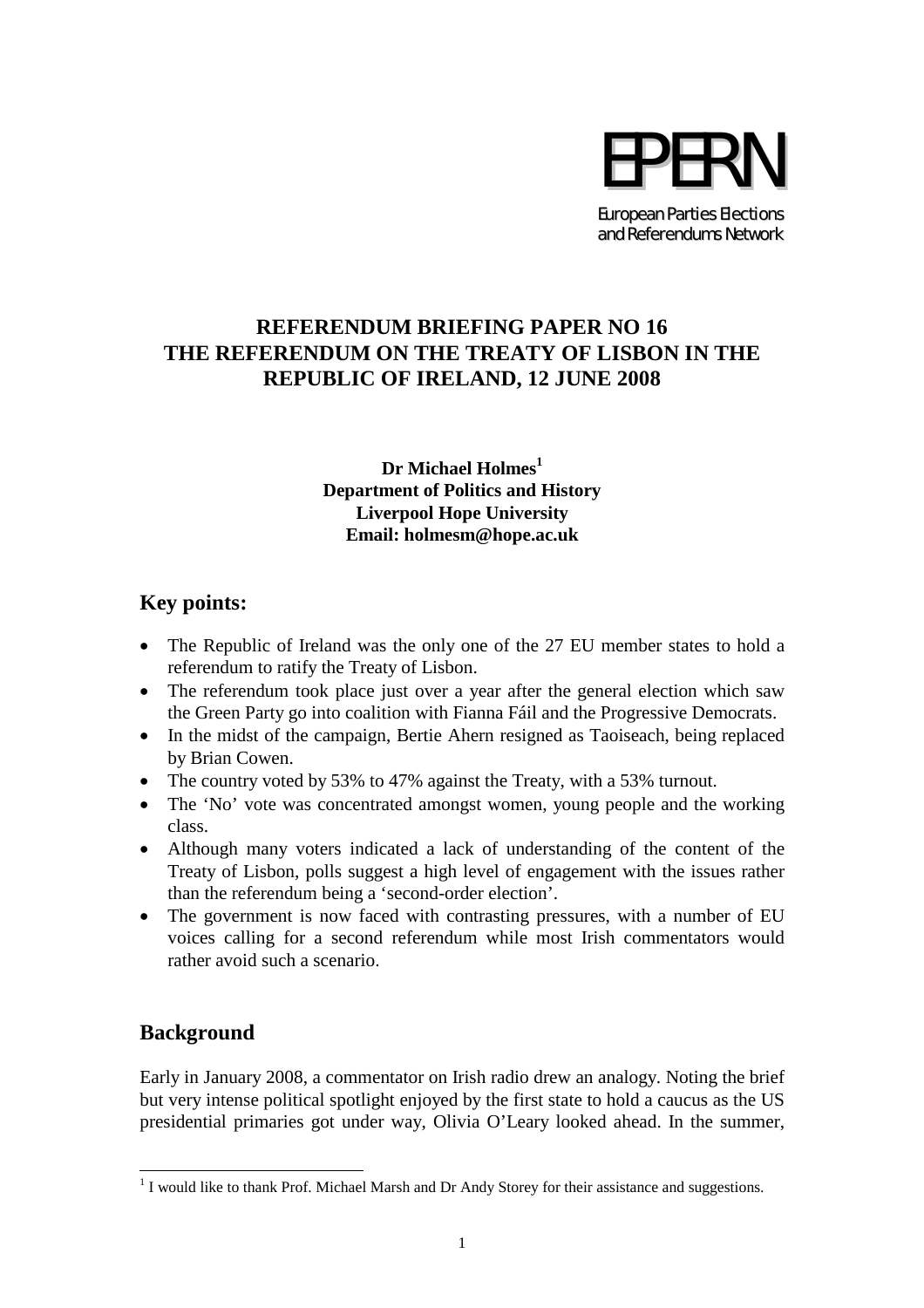Ireland would be holding a referendum on the Treaty of Lisbon, and would get its own spotlight. "All of Europe will be watching, just like we're a caucus, Europe's Iowa."

It was an interesting analogy, but one that overlooked a couple of details. In the USA, Iowa happens to be the first state to vote, but all the other 51 states follow suit; in the EU, Ireland was the only member-state risking a public referendum on the Treaty of Lisbon. And in the USA, Iowa might enjoy a brief spell in the political limelight, but it does not decide the outcome of the election; across the pond, the Irish vote could determine whether or not the Treaty of Lisbon could come into force.

Lisbon was the seventh occasion that the Republic of Ireland had voted on a European issue. For the most part, those earlier referendums had been passed easily and comfortably, allowing Ireland to acquire a reputation as a 'good' – or, at least, an 'obedient' – member state. But in 2001, to the astonishment of the political establishment in Ireland and across the EU, the country had initially voted against the Treaty of Nice.

Although the vote was overturned in a second referendum a year later,<sup>2</sup> the veneer of being a 'good' European had been cracked - not least because the 'No' vote could not be solely attributed to a moment of success for long-standing opponents of the EU. Equally important were the very evident criticisms of the EU emerging within parties that had previously been staunch advocates of integration. Leading members of the Fianna Fáil-Progressive Democrat coalition that had been in power since 1997 had openly expressed concerns about the direction of integration.

However, during the early build-up to the Lisbon referendum, there were reasons to predict that another 'No' vote was very unlikely. First of all, having had their scare in 2001, the leaders in Fianna Fáil seemed determined to avoid another slip. Secondly, the outcome of the 2007 general election in the Republic of Ireland appeared to weaken the 'No' side.<sup>3</sup> Two parties with a tradition of opposition to EU treaties had disappointing results. The Socialist Party lost its lone parliamentary seat while, after a series of electoral advances, Sinn Féin failed to make further progress. Furthermore, the aftermath of the election produced a slightly new government with one very new participant. Fianna Fáil and the Progressive Democrats were returned to power with a new coalition partner; the Greens, a party that had again been a regular advocate of 'No' votes in successive referendums.

It would be unfair to portray the Green Party as 'selling out' on the European issue as soon as they had the chance of participating in government. For some time an evolving internal debate in the party had presaged a move to a more pro-EU position. But this gradual transformation came to a head with Lisbon. The party's parliamentary group called for a 'Yes' vote at the end of 2007, and in January 2008, the Greens held a special convention to consider adopting this position as overall party policy.

<sup>2</sup> See: Karin Gilland, 'Ireland's Second Referendum on the Treaty of Nice, October 2002', *Opposing Europe Research Network Referendum Briefing No 1* at http://www.sussex.ac.uk/sei/documents/irelandno1.pdf.

<sup>3</sup> See: Michael Holmes, 'Europe and the General Election in the Republic of Ireland, May 24 2007,' *European Parties Elections and Referendums Network Election Briefing No 34* at http://www.sussex.ac.uk/sei/documents/epern\_35\_ireland.pdf.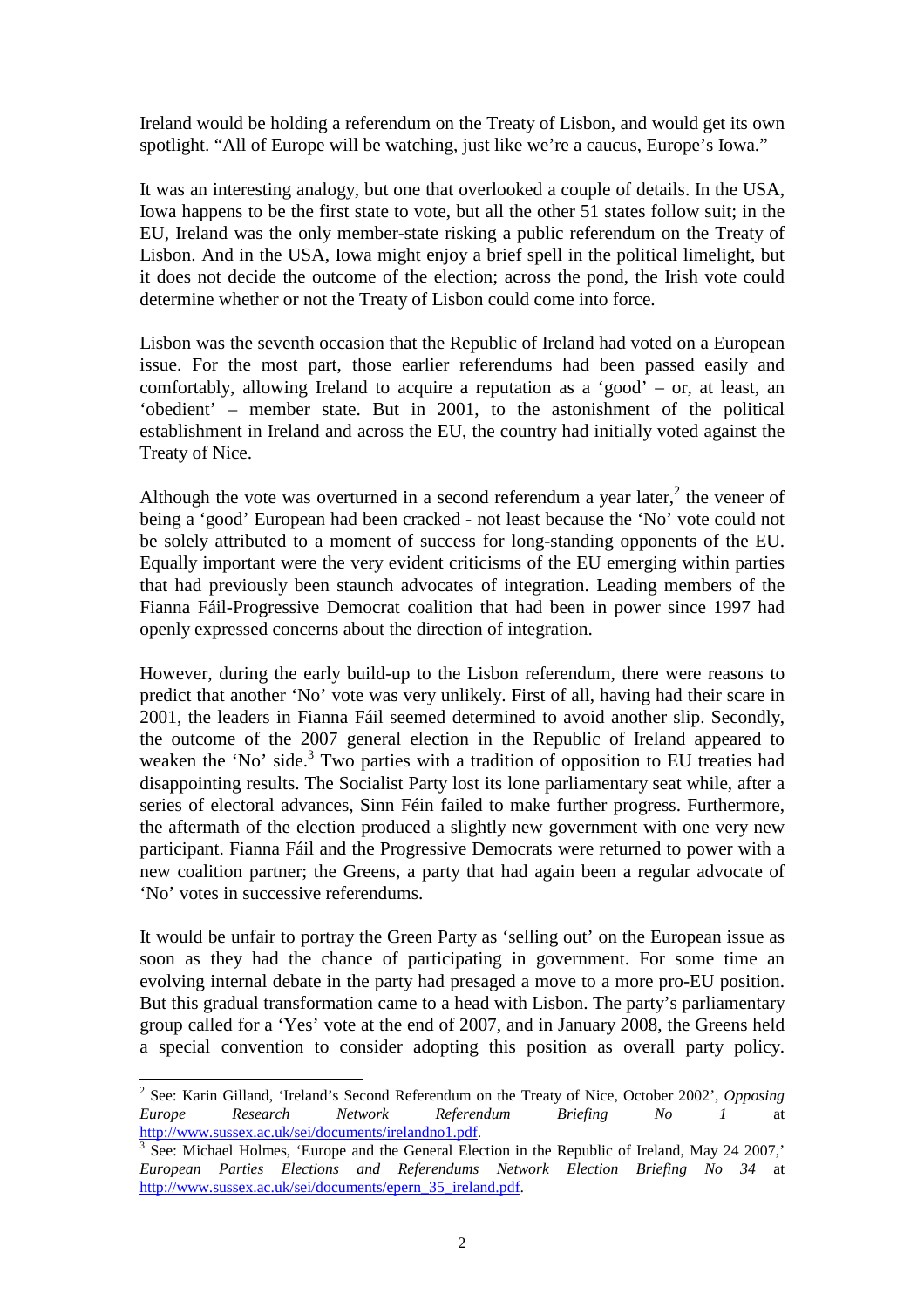Although the majority of the party was in favour, the convention failed by just 13 votes to reach the two-thirds majority stipulated in party rules. This left the Greens without an official policy on Lisbon, although individual members were free to canvas on either side. Some prominent Greens were still very active on the 'No' side, notably former MEP Patricia McKenna. But for the first time, many Greens were calling for a 'Yes' vote.

Set against the possible weakening of the opposition, there were also some difficulties on the 'Yes' side. First of all, the general economic situation was worsening. After years of high growth, the 'Celtic Tiger' boom years were ending, and there were plentiful predictions of impending economic problems. The weeks before the referendum saw protests from farmers about the WTO negotiations, from fishermen about soaring fuel prices and restrictive quotas, and from trade unions about increasing job insecurity.

Another factor was the series of tribunals to investigate allegations of political corruption, and Fianna Fáil Taoiseach Bertie Ahern had been called to answer questions before one such tribunal on a number of occasions. Ahern had already indicated his intention to retire before the next general election, but the pressure of the tribunal perhaps precipitated his decision to step down on 7 May. This had a dual effect. First, it meant that at a key period in the build-up to the referendum, Fianna Fáil's attention was focused not on the EU but on the transition from Ahern to the new leader, Brian Cowen. Second, the tribunal's investigations contributed to an environment of scepticism about politics and politicians.

### **The campaign**

The government delayed declaring the date for the referendum until 25 April, but by that time the campaign was already well under way. For the most part, the 'No' campaign was built around groups and issues familiar from earlier EU referendums. The change of policy by the Greens left Sinn Féin as the only parliamentary party calling for a 'No' vote. But a number of smaller parties were also active - particularly left-wing ones such as the Socialist Party and the Socialist Workers' Party. In addition, a number of pressure groups were active in the 'No' campaign. These ranged across the political spectrum. On the left, two trade unions came out against the Treaty, Unite and the Technical, Engineering and Electrical Union (TEEU). On the right, there were fundamentalist Catholic groups and a new group called Libertas, advocating a neo-liberal form of opposition to the Lisbon Treaty.

The main arguments being made by the opposition bore strong similarities to earlier campaigns. One issue common to virtually all groups on the 'No' side was concern about the perceived democratic deficit in the Union, with groups citing the unelected nature of the proposed Council President as well as complaints about ignoring the French and Dutch 'No' votes on the Constitutional Treaty.<sup>4</sup> This was closely linked to

<sup>&</sup>lt;sup>4</sup> For more on these referendums, see: Sally Marthaler, 'The French Referendum on the ratification of the Constitutional Treaty, 29 May 2005', *European Parties Elections and Referendums Network Referendum Briefing No 12* at http://www.sussex.ac.uk/sei/documents/epern\_rb\_france\_2005.pdf; and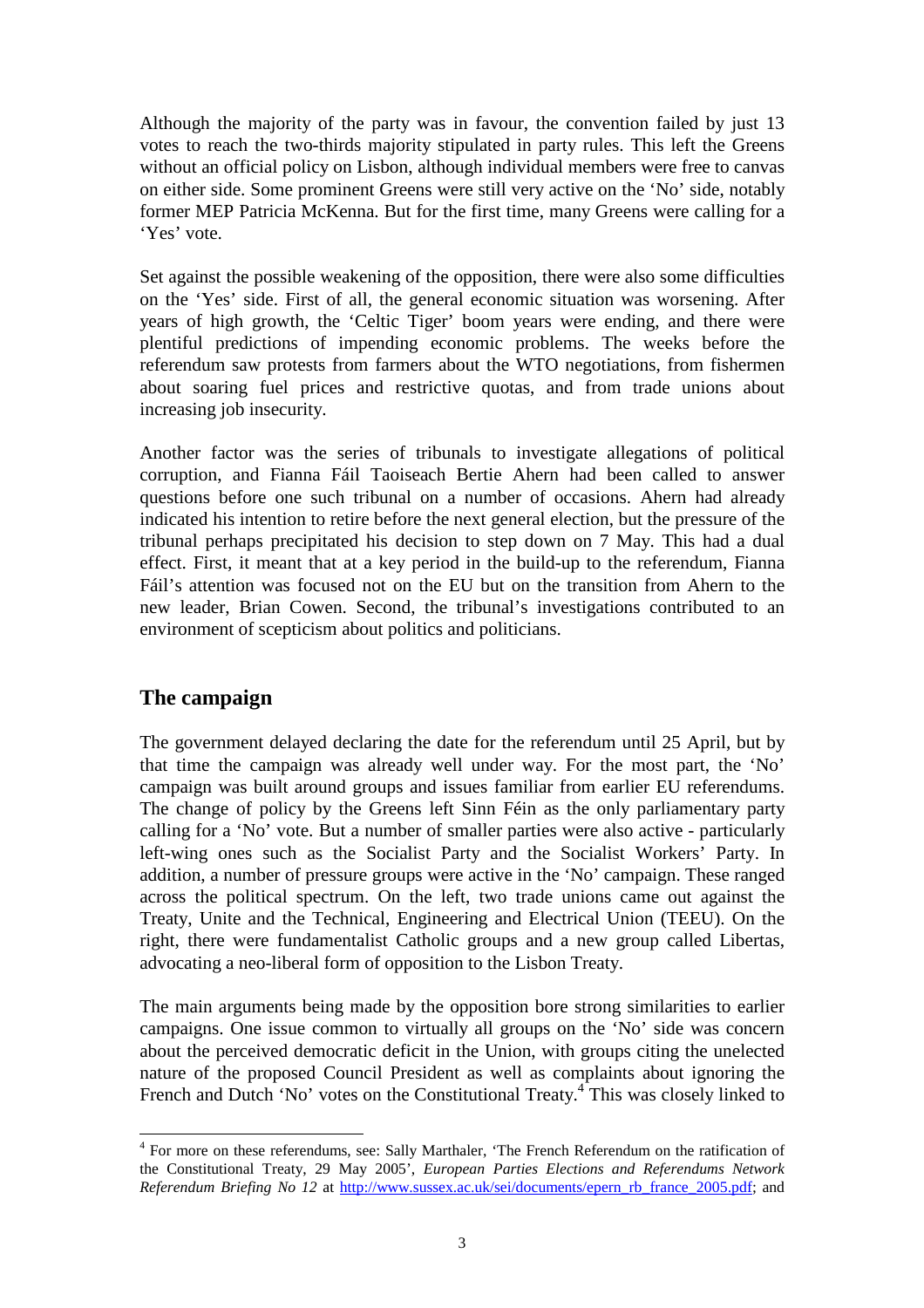concerns about protection of national sovereignty, in particular highlighting the cession of an Irish Commissioner and the perceived strengthening of the power of bigger states. Another issue raised by a number of groups was opposition to the militarisation of the EU and protection of Irish neutrality.

However, there were also issues specific to particular groups. On the right, Libertas focused strongly on issues of taxation and trade, arguing that Lisbon would permit EU interference in Ireland's highly pro-business tax rates. The group was led by businessman Declan Ganley, and its arguments gained further support from other prominent business leaders such as aviation entrepreneur Ulick McEvaddy. Also on the right of the campaign, the fundamentalist Catholic group Cóir (which translates as 'fairness') argued that Lisbon would lead to an undermining of Ireland's laws on abortion.

From the other side of the political spectrum, a left-wing critique emerged from groups like the Socialist Party and from some unions. They argued that the Court of Justice's rulings in the controversial Laval and Ruffert cases showed the EU to be a fundamentally pro-business neo-liberal project, inimical to workers' rights. They claimed that Lisbon would involve a move towards further liberalisation of public services.

Inevitably, this meant that although, in previous referendums, there had been a reasonable amount of cooperation on the 'No' side, there was no real attempt to do so in relation to Lisbon. Such co-ordination as existed was amongst like-minded groups, so for instance left-wing groups worked together in an umbrella body called the Campaign Against the EU Constitution, while pro-neutrality groups collaborated in the Peace and Neutrality Alliance.

On the 'Yes' side were the three largest parties in the state – Fianna Fáil, Fine Gael and the Labour Party – together with the Progressive Democrats. In addition, a large number of groups came out in support of the Treaty, including employers' organisations, most trade unions and various other interest groups. However, there were a number of interesting features about the 'Yes' campaign. First of all, the media was less supportive than in previous referendums. From the mid-1990s onwards, British newspapers had increasingly sought to penetrate the Irish market, and newspapers ranging from the Sun and the Star to the Daily Telegraph and Daily Mail had set up Irish editions. This brought some of the Euroscepticism common to British 'red-tops' into the Irish market.

A second feature of the 'Yes' campaign was the number of 'ditherers' - groups that 'hummed and hawed' about their stance, who ultimately called for a 'Yes' vote, but ended up doing so in such a half-hearted and qualified fashion that many of their supporters were left unconvinced. Top of this particular list were the farmers' organisations. For a long time, the Irish Farmers' Organisation (IFA) and the Irish Creamery Milk Suppliers' Association (ICMSA) threatened to call for a 'No' vote

Robert Harmsen, 'The Dutch Referendum on the ratification of the European Constitutional Treaty, 1 June 2005', *European Parties Elections and Referendums Network Referendum Briefing No 13* at http://www.sussex.ac.uk/sei/documents/epern-rb\_netherlands\_2005.pdf.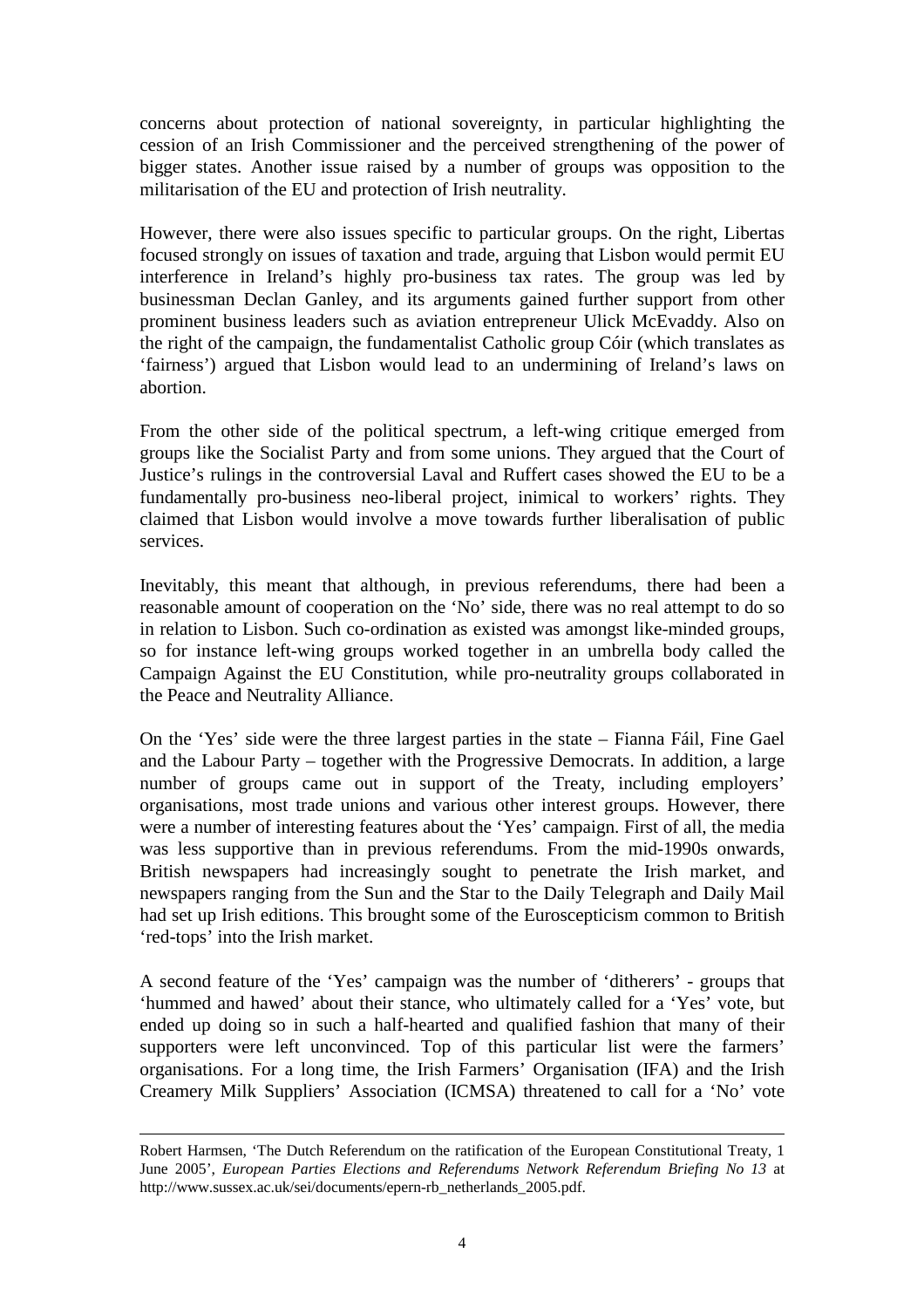unless the government promised to use a veto over any WTO trade deal, although they eventually came out for a 'Yes' vote. Similarly, the country's largest trade union, the Services, Industrial, Professional and Technical Union (SIPTU), refused to endorse a 'Yes' vote, though it stopped short of advocating a 'No'. Even amongst employers' groups, there was evidence of divisions. Although the organisation itself was calling for a 'Yes', a poll of managers of small and medium sized firms by the Irish Small and Medium Enterprises (ISME) association suggested that almost three-quarters of them were going to vote 'No'. And the president-elect of the Chambers of Commerce of Ireland stated that, while he accepted the official pro-Lisbon position of his organisation, at a personal level he did not support the Treaty.

Third, a number of very prominent voices on the 'Yes' side confessed that they had not read the Treaty text. This was of particular importance given that some on the 'No' side was arguing that the document was incomprehensible, and was saying "if you don't know, vote no". First up in the 'rogue's gallery' was the new Taoiseach, Brian Cowen, who admitted that he had not read the treaty "from cover to cover". Later on, the Irish Commissioner Charlie McCreevy stated that "no sane or sensible" person could be expected to read the document. A leaked email from a senior official in the Department of Foreign Affairs contained an acknowledgement that the Treaty was "largely incomprehensible to the lay reader", while the president of the Referendum Commission, Mr Justice O'Neill, noted "it certainly would not be your favourite holiday reading. It is a dense legal document."

It is also worth noting the dearth of co-ordination on the 'Yes' side. An umbrella grouping, the Irish Alliance For Europe, was active, but more comprehensive collaboration proved elusive. Although the leaders of Fianna Fáil, Fine Gael and the Labour Party eventually agreed to appear on a common platform just three days prior to the vote, their attempts at coordination were riven by party-political sniping. Even the common photo-shoot caused a spat, when the leader of the Green Party complained that he had not been included.

But perhaps the biggest problem throughout for the 'Yes' campaign was finding a positive argument for Lisbon. The various groups emphasised the general advantage of being a part of the European Union, with little reference to any specifics of the Treaty. Instead, there were two tendencies of the 'Yes' campaign which actually played into the hands of their opponents. First, a number of 'Yes' campaigners issued warnings about the loss of influence Ireland would suffer if it voted 'No', which was somewhat self-defeating given that their opponents were arguing that the EU was marginalising small countries. Secondly, there was a tendency to denigrate the opposition, with for example Bertie Ahern dismissing 'No' campaigners as "loolah's" (meaning 'lunatics'). Again, this was probably counter-productive.

At the start of the year, a series of opinion polls had indicated that the Treaty would pass comfortably. They showed a majority of at least two-to-one in favour, though with a large number of people undecided. The first real alarm bells for the 'Yes' side came in a Red C poll conducted for the Sunday Business Post on 26 April. This showed a sudden narrowing of the gap, with the 'Yes' side ahead by only 35% to 31%. After that, most polls indicated a very tight contest. Indeed, a TNS/mrbi poll for the Irish Times on 5 June showed the 'No' side leading for the first time. By the last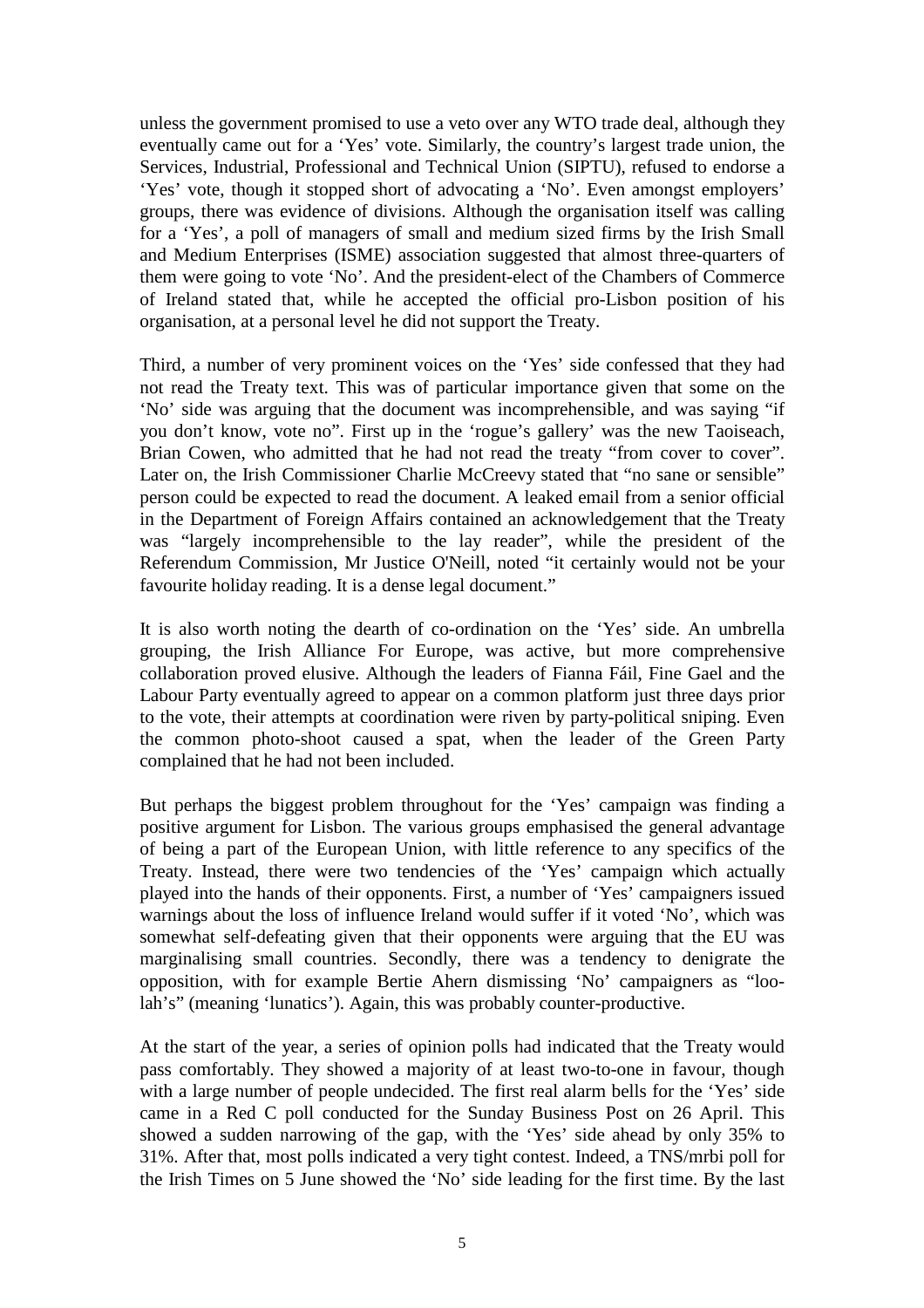weeks of the campaign, it was clear that the Treaty of Lisbon was by no means assured of its passage.

#### **The results**

As Table 1 shows, the final result was a clear victory for the 'No' side, by a margin of almost 110,000 votes. Only ten of the country's 43 constituencies returned a 'Yes' majority. The turnout, at about 53%, was generally interpreted as being good. This was significant, because one of the arguments that had been advanced to explain the 'No' vote in the first Nice referendum, and to justify holding the second referendum, was that turnout had been very low.<sup>5</sup>

\_\_\_\_\_\_\_\_\_\_\_\_\_\_\_\_\_\_\_\_\_\_\_\_\_\_\_\_\_\_\_\_\_\_\_\_\_\_\_\_\_\_\_\_\_\_\_\_\_\_\_\_\_\_\_\_\_\_\_\_\_\_\_\_\_\_\_\_\_\_\_\_\_\_\_\_\_\_\_\_\_\_

**Table 1: Ireland's European referendums, 1972-2008**

| Date         | Topic                      | Yes% | Yes#      | $No\%$ | No#     | $t/\sigma\%$ |
|--------------|----------------------------|------|-----------|--------|---------|--------------|
| 10 May 1972  | membership                 | 83.1 | 1,041,890 | 16.9   | 211,891 | 70.9         |
| 26 May 1987  | Single European Act        | 69.9 | 755,423   | 30.1   | 324,977 | 44.1         |
| 18 June 1992 | <b>Maastricht Treaty</b>   | 69.1 | 1,001,076 | 30.9   | 448,655 | 57.3         |
| 22 May 1998  | <b>Treaty of Amsterdam</b> | 61.7 | 932,632   | 38.3   | 578,070 | 56.2         |
| 7 June 2001  | Treaty of Nice (1)         | 46.1 | 453,461   | 53.9   | 529,478 | 34.8         |
| 19 Oct. 2002 | Treaty of Nice (2)         | 62.9 | 906,202   | 37.1   | 534,887 | 49.5         |
| 12 June 2008 | Treaty of Lisbon           | 46.6 | 752,451   | 53.4   | 862,415 | 53.1         |

Sources: Department of the Environment and Local Government, *Reifrinn in Éirinn/referendums in Ireland 1937-1999*, Dublin: The Stationery Office, 2000; K. Gilland (2002) 'Ireland's Second Referendum on the Treaty of Nice, October 2002', *Opposing Europe Research Network Referendum Briefing No 1* at http://www.sussex.ac.uk/sei/documents/irelandno1.pdf; and *Irish Times* 14 June 2008.

Two opinion poll surveys provided indications of the patterns of 'Yes' and 'No'. A Eurobarometer survey revealed a significant difference in terms of gender, with women more likely to have voted 'No' (56%) than men (49%). There was also evidence of an age differential, with younger people much more likely to have voted 'No' than older people - the 'Yes' vote was as low as 35% amongst 18-24 year olds, rising to almost 60% amongst over-55s. There was also a clear class element, with manual workers preponderantly on the 'No' side (74%) while those in managerial classes showed the strongest propensity to vote 'Yes'  $(60\%)$ . Finally, a Red C poll for the *Sunday Business Post* suggested that farmers had voted 'Yes' by about 64% to 36%, but that the overall vote in rural communities was strongly on the 'No' side.<sup>7</sup> This suggested that the dithering by farmers' organisations might have been significant beyond their immediate members.

Both surveys also revealed patterns of voting by party support. Sinn Féin supporters showed the greatest allegiance to their party stance, with the Eurobarometer poll indicating about 95% of them voted 'No'. There was also clear evidence that Labour

<sup>&</sup>lt;sup>5</sup> See: 'Ireland's Second Referendum on the Treaty of Nice, October 2002', p5.

<sup>6</sup> See: European Commission, *Post-referendum survey in Ireland: analytical report*. Brussels: European Commission/Flash Eurobarometer report no. 245, 2008.

<sup>7</sup> See: Red C, *EU referendum opinion poll June 2008.* Dublin: Red C Opinion Poll, conducted for the *Sunday Business Post,* 2008.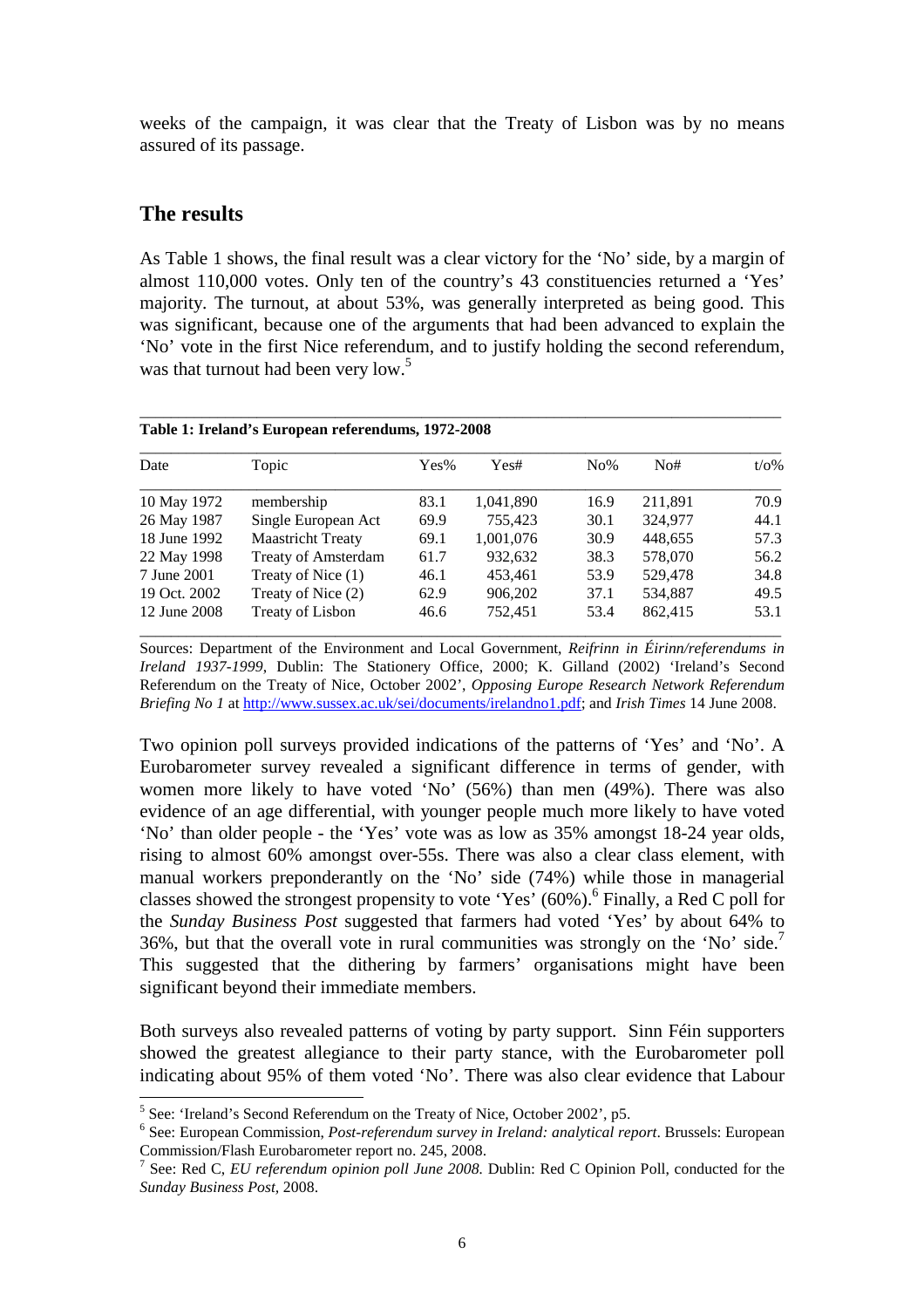supporters had voted 'No', with the Red C poll suggesting that as many as two-thirds of Labour supporters did so. According to both polls, Fine Gael supporters were split almost 50-50 on the Treaty, something of a surprise given the party's traditionally very strong pro-EU position. About 60% of Fianna Fáil supporters voted in favour of the Treaty, and supporters of the Progressive Democrats were the most likely to have voted 'Yes'. However, the polls disagreed in relation to Green Party supporters, with the Eurobarometer poll suggesting 57% of them voted 'No', while the Red C poll gave the same figure voting 'Yes'.

The surveys also provided indications of the reasons for the vote. Amongst 'Yes' voters, the prime motivation was a sense that the Treaty of Lisbon was in Ireland's best interests (32%), followed by a general feeling that Ireland has benefitted from EU (19%), then that voting 'Yes' would keep Ireland fully engaged in Europe (9%) and that Lisbon would help the Irish economy (9%). Motivations amongst 'No' voters were much more diverse. The strongest unifying 'No' feature was a perceived lack of understanding (22%), followed by a desire to protect Irish identity (12%). Smaller percentages picked out specific issues such as safeguarding neutrality, retaining an Irish Commissioner and preserving the tax system (all 6%).

One feature that showed up clearly was that voters felt that the 'No' side had won the arguments - 68% of all voters, including as many as 57% of 'Yes' voters, thought the 'No' campaign had been more effective. This was further borne out by perceptions of the main issues of the campaign. Over 80% of 'No' voters, and 77% of 'Yes' voters, associated Lisbon with losing an Irish commissioner; over 60% of all voters, and almost 80% of 'No' voters, said they thought Lisbon would lead to changes in Irish tax rules; 45% of all voters thought Lisbon might make abortion more likely; threequarters of those who voted 'No' believed Lisbon would compromise Irish neutrality; and a similar figure thought that a 'No' vote would strengthen Ireland's hand for a renegotiation of the Treaty.

All of these arguments indicate the success of the 'No' side in setting the agenda of the campaign, and in winning the subsequent debates. But the polls revealed a further aspect of interest. Amongst all voters, 89% supported Irish membership of the EU, including 98% of 'Yes' voters but also as many as 80% of 'No' voters. Indeed, the Red C poll indicated that a considerable minority of No voters (40%) believed Ireland should integrate more deeply with the European Union. This fits in with the perspective adopted by most of the parties and groups active in the 'No' campaign. It is very rare indeed for such a group to advocate an end to European integration or an Irish withdrawal from the Union. Instead, their arguments are pitched as support for the principle of integration but opposition to specific measures.

#### **Consequences and interpretations**

The usual way of seeing European referendums has been as 'second order elections', ones where voters are commenting on the performance of their government rather than on the subject matter of the referendum itself. So did Ireland vote 'No' because of extraneous issues? In particular, was the vote really an expression of disenchantment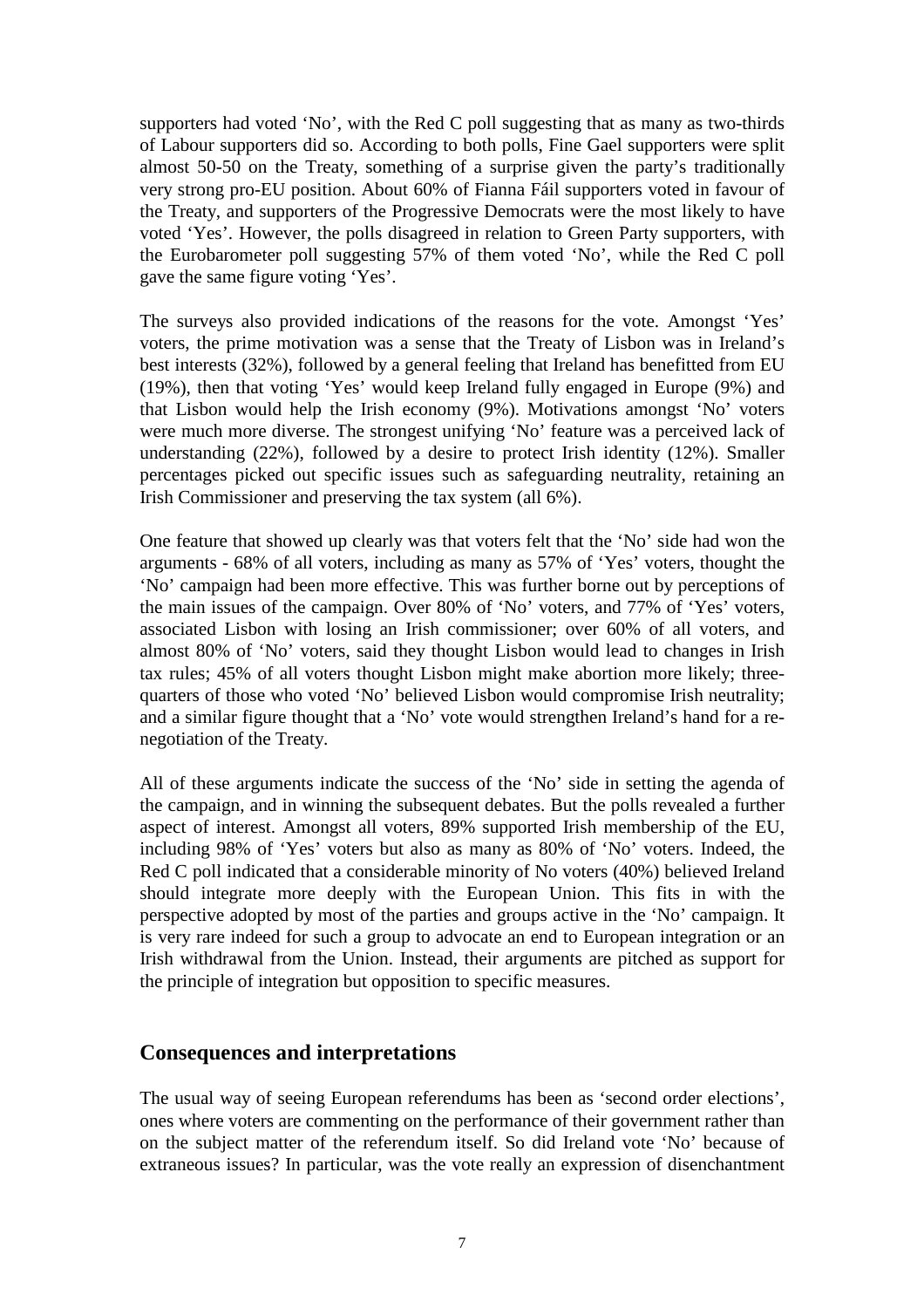with the government, and nothing to do with Europe? It seems unlikely. Opinion polls suggest that people were not voting on the basis of their attitudes towards the government - and, indeed, following the referendum there was no evidence of a falling off in support for either the government or for the pro-Treaty opposition parties. In other words, the Lisbon Treaty referendum took on more of the characteristics of a 'first-order election'.

A related interpretation would focus on the performance of the government in the referendum campaign. Did Ireland vote 'No' because of the weakness of the 'Yes' campaign? There is certainly plenty of evidence to suggest that the 'Yes' side ran a very poor campaign. They were distracted by other events, they were late in getting their campaign going, which in turn meant that they were unable to wrest the initiative from the 'No' side, and they were afflicted by blunders and by political in-fighting. However, it would be very dangerous to assume that a repeat referendum could be won easily if the 'Yes' side simply did a better job. Such a conclusion implies that the 'No' vote was based on ignorance, whereas there are extensive indications that those who voted 'No' did so for coherent and logical reasons.

So what exactly were those reasons? Did Ireland vote 'No' because of outright opposition to European integration? Almost certainly not - there is far too much evidence to contradict this. Opinion polls consistently show a high degree of support for Irish membership of the EU, and, indeed, a considerable amount of support for the development of integration. Additionally, almost all of the groups campaigning for a 'No' vote were doing so having declared their support for the EU and European integration more broadly. Their emphasis instead was on either changing the direction of integration, or maximising Ireland's influence in the decision-making processes.

So did Ireland, therefore, vote 'No' because of opposition to the content of the Treaty? An initial instinct might suggest otherwise, because the dominant reason given in opinion polls for voting 'No' was a lack of information about the Treaty rather than aversion to its content. However, this could be a reflection of the fact that there were a multiplicity of reasons for voting 'No', rather than any single dominant narrative. If the various fragmented motives for voting 'No' are tallied, they indicate a large number of people voting against the content – or, at least, the perceived content - of the Treaty.

This leaves two big problems. First, to what extent were these perceptions accurate? Certainly, there is widespread agreement that some of the motivations adduced by 'No' voters are false. In particular, most people on both sides of the argument concur that Lisbon does not pose a threat to Ireland's constitutional restriction on abortion, but that did not stop a considerable number of people from believing the opposite. Secondly, to what extent can the disparate, even directly contradictory, 'No' opinions be aggregated? For example, Libertas argued that the EU over-regulates and restricts business, while left-wing groups decried the Union for being far too pro-business.

The one theme that linked most of the 'No' groups was a concern for nationalism, or perhaps more accurately 'nationalisms'. There was an overtly nationalist party, Sinn Féin, arguing in general for a better deal for Ireland; there was the Catholic nationalism of Cóir, calling for protection of Irish social mores; there was the